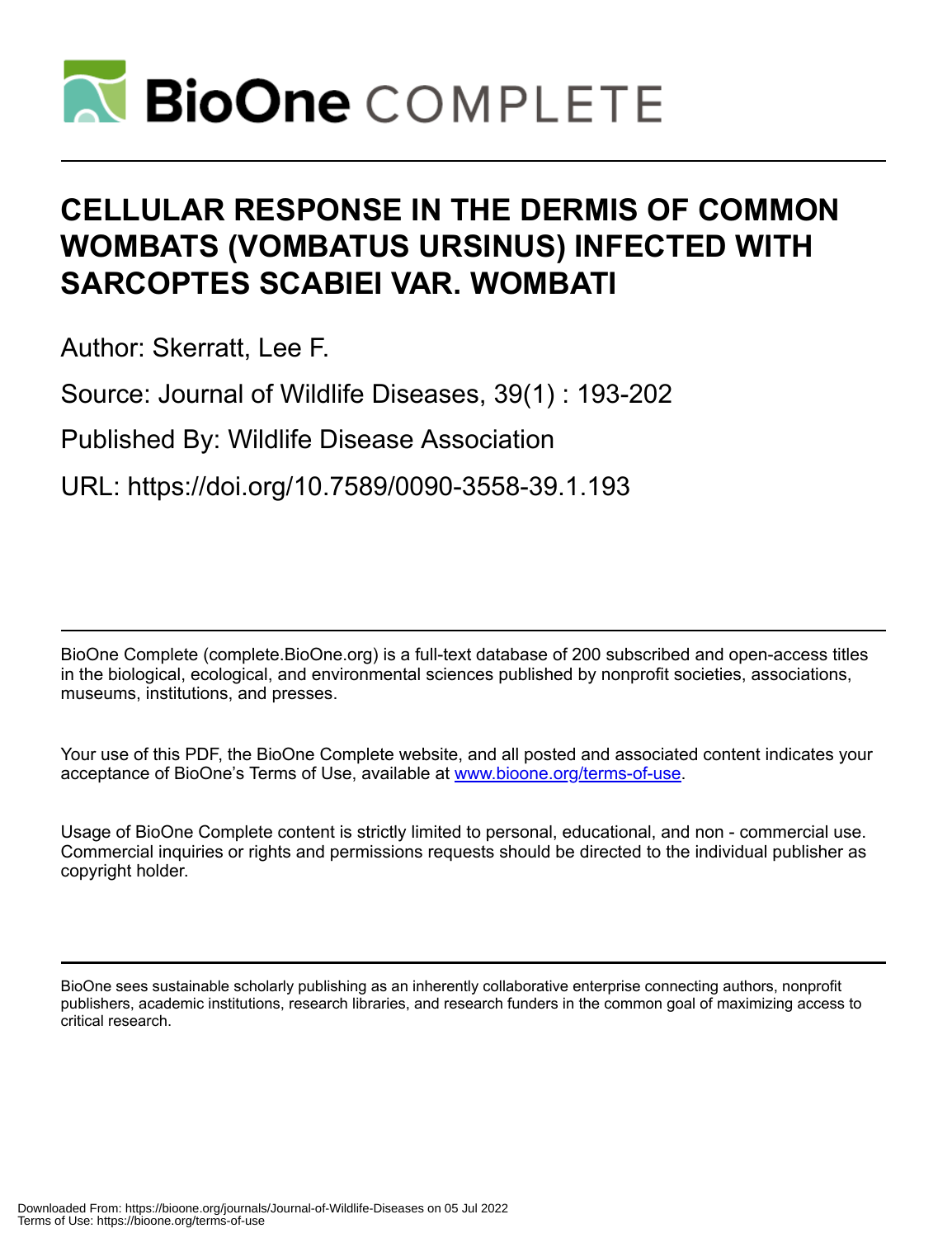# **CELLULAR RESPONSE IN THE DERMIS OF COMMON WOMBATS (VOMBATUS URSINUS) INFECTED WITH SARCOPTES SCABIEI VAR. WOMBATI**

Lee F. Skerratt<sup>1,2,3</sup>

<sup>1</sup> University of Melbourne, School of Veterinary Science, Veterinary Clinical Centre, 250 Princes Highway, Werribee, Victoria 3030, Australia

<sup>2</sup> Current address: US Department of the Interior, US Geological Survey, National Wildlife Health Center, 6006

Schroeder Rd, Madison, Wisconsin 53711, USA

<sup>3</sup> Corresponding author (email: lskerratt@usgs.gov)

ABSTRACT: The cellular response in the dermis of common wombats (*Vombatus ursinus*) with sarcoptic mange exhibited some typical aspects of an immune response to *Sarcoptes scabiei.* There was an induction phase for wombats experimentally infected with *S. scabiei* represented by absence of a dermal inflammatory infiltrate for at least 12 days after infection. T lymphocytes, plasma cells, mast cells, and neutrophils then entered the dermis, consistent with a type IV (delayed) hypersensitivity response. In free-living wombats with severe parakeratotic sarcoptic mange eosinophils were also present in the dermis suggesting that a type I (immediate) hypersensitivity response may develop after a type IV hypersensitivity response. Absence of plasma cells and B lymphocytes in free-living wombats with severe parakeratotic sarcoptic mange compared with their presence in wombats experimentally infected with *S. scabiei* suggested that some immune tolerance may develop with severe infections. A large proportion of cells in the dermal response were not identified but were possibly cells of connective tissue. The thickness of the epidermis increased within 4 days in response to *S. scabiei* infection. Some antibodies raised against human leucocyte antigens CD3, CD5, HLA-DP, DQ, DR, and CD79b cross-reacted with leucocyte antigens of common wombats and were used to identify cell types in inflammatory infiltrates using immunohistochemistry.

*Key words:* Common wombat, cross-reactive antibodies, immunohistochemistry, inflammatory response, *Sarcoptes scabiei,* sarcoptic mange, *Vombatus ursinus.*

#### **INTRODUCTION**

Histopathology of the skin of wombats with sarcoptic mange has been described (Skerratt, 1998). However, the cellular immune response in the dermis has not been quantified even though it appears to regulate the intensity of *S. scabiei* in other animals (Davis and Moon, 1990a; Arlian et al., 1994, 1996a, 1997; Arlian, 1996). The dermal cellular immune response to *S. scabiei* infection has been examined in humans and animals including rabbits, dogs, foxes, chamois, and pigs (Sheahan, 1975; Ackerman, 1985; Van Neste, 1986; Morsy and Gaafar, 1989; Arlian et al., 1994, 1996a, 1997; Arlian, 1996; Little et al., 1998; Rode et al., 1998). Whilst marsupials have an immune system similar to that of eutherian mammals (Croix et al., 1989) differences have been identified such as slower antibody responses in some metatherians including wombats (Johnson et

al., 1989; Wilkinson et al., 1992; Skerratt et al., 1997), suggesting that differences may exist in the immune response of wombats to *S. scabiei* that affect its ability to regulate the abundance of mites. In this study, conventional staining methods as well as immunohistochemistry using antibodies raised against conserved antigens were used to identify cell types in the dermis of common wombats infected with *S. scabiei.* The immunohistochemical staining of T and B lymphocytes of Australian marsupials such as the koala (*Phascolarctos cinereus*), brushtail possum (*Trichosurus vulpecula*), tammar wallaby (*Macropus eugenii*), and ringtail possum (*Pseudocheirus peregrinus*) has been achieved using antibodies raised against intracytoplasmic regions of receptors such as CD3 and CD79b of human T and B lymphocytes (Hemsley et al., 1995; Wilkinson et al., 1995), suggesting that these antibodies may also identify T and B lymphocytes of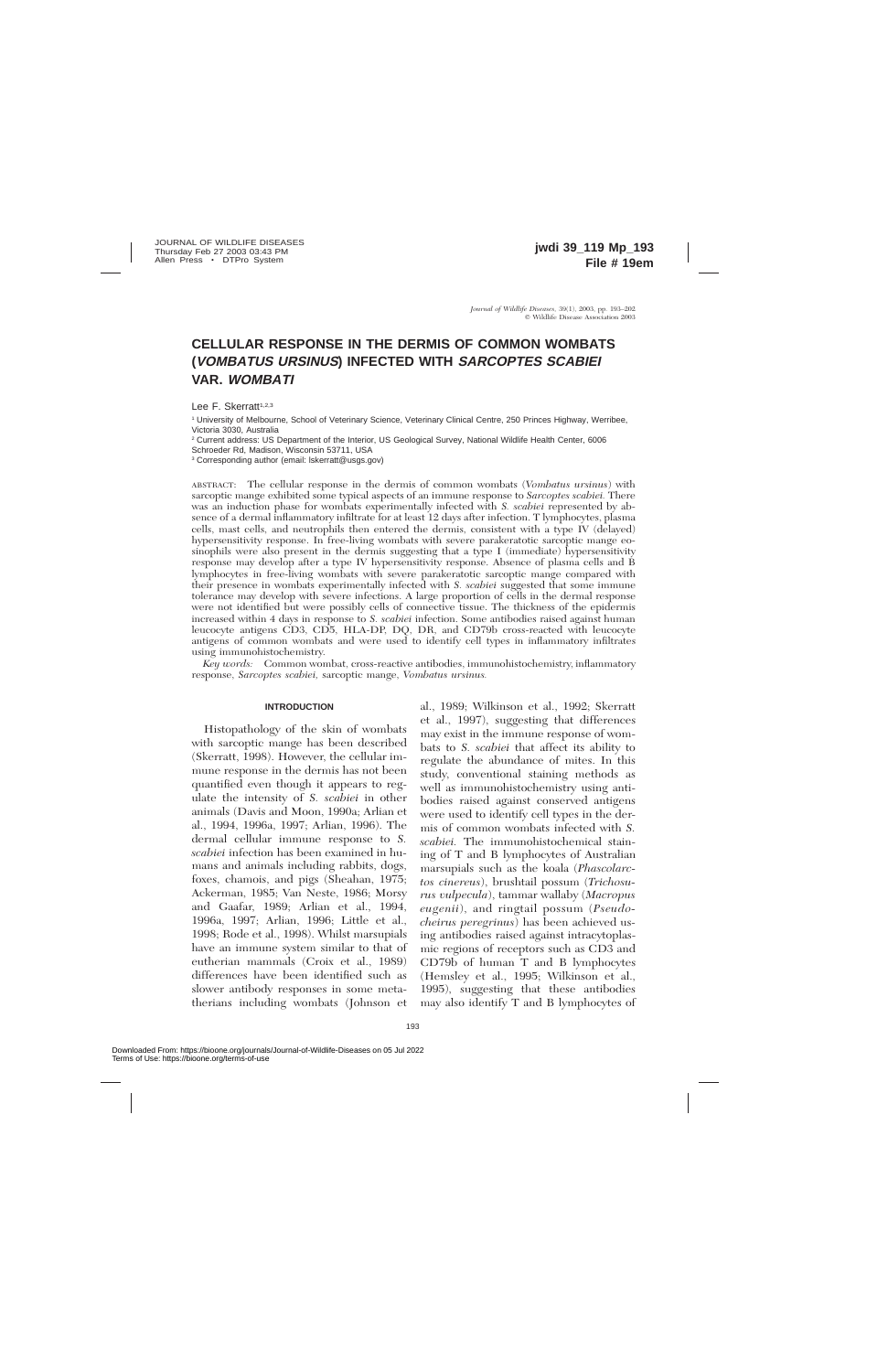wombats. However, anti-human cell antibodies, such as anti-human leucocyte common antigen did not stain wombat leucocytes (Byard et al., 1998). Immunohistochemistry using the avidin-biotin-peroxidase method has been employed successfully in studies of tissues of the southern hairy-nosed wombat (*Lasiorhinus latifrons*) with anti-human protein antibodies, such as antibodies raised against desmin, myoglobin, vimentin, glial fibrillary acidic protein, S100 protein, and keratin (Byard et al., 1998).

#### **MATERIALS AND METHODS**

#### **Animals and tissues**

*Free-living wombats with severe sarcoptic mange:* Ten free-living wombats with severe parakeratotic sarcoptic mange were collected and euthanized (see Skerratt et al., 1999). Three free-living wombats without sarcoptic mange that had been hit on a road by a vehicle or shot by landowners were also collected for comparison. The entire skin of each wombat was removed and a 7 mm diameter skin biopsy punch attached to a drill was used to remove cores of skin from six sites that had significantly different intensities of infection, (Numbers 7– 12, Fig. 1) (see Skerratt et al., 1999 for numbers of mites at each site). Biopsies were fixed in Bouin's fixative and then transferred to 70% alcohol prior to histologic sectioning and staining. Two samples of each of the following tissues were also collected; spleen, peripheral lymph node (PLN), and mesenteric lymph node (MLN). One sample of each tissue was fixed in Bouin's fixative. The other was frozen in OCT medium (Tissue-Tek, Indianapolis, Indiana, USA) in cryomolds (Tissue-Tek) in liquid nitrogen in case fixation of tissues in Bouin's fixative adversely affected immunohistochemical staining. Frozen tissues were stored at  $-70$ C prior to histologic sectioning on a cryostat and staining.

*Captive wombats experimentally infected with S. scabiei:* Seven captive common wombats were experimentally infected with 1,000– 5,000 mites, *S. scabiei* var. *wombati* on their shoulders. The mean intensities of infection at 0 and 77 days after infection (DAI) on the shoulder were  $9\pm1$  and  $1,244\pm458$  mites/cm<sup>2</sup>  $(\pm$ standard error,  $n=7$ ), respectively. Four captive wombats were not infected and acted as controls (see Skerratt et al., 2003 for methods on counting mites). Biopsies of skin, 7mm diameter, were taken during the course of the



FIGURE 1. Sites on lateral surfaces, along the dorsal midline and on the ventral surface of common wombats from which 7 mm diameter biopsies were taken. The number of a site is underlined (Numbers 7–12).

experiment (0, 1, 4, 12, 19, 34, and 77 DAI) from the shoulders of wombats infected with mites and from control wombats (corresponding to site 10 in Fig. 1) and fixed in Bouin's fixative prior to histologic sectioning and staining. Biopsy wounds were sutured with nylon suture material (Vetafil, Bengen, Germany).

#### **Cellular characterization**

*Histologic staining:* Histologic sections were cut at  $4 \mu m$  from fixed tissues embedded in paraffin or from frozen tissues embedded in OCT medium. Sections of fixed skin biopsies were stained with hematoxylin and eosin to examine the total number of cells and percentage of polymorphonuclear cells in the dermal infiltrate. To enable ready differentiation of inflammatory cell types, histologic sections of fixed skin biopsies were stained with alcian blue, Tetrakis, or toluidine blue to examine the number of mast cells in the dermal infiltrate (differentially stained cytoplasm of mast cells blue or purple, respectively; Lillee and Fulmer, 1976; Henwood, 1994). Chromotrope 2R stain was used to evaluate numbers of eosinophils (stained eosinophil granules bright red). Briefly, 1 g phenol crystals was dissolved in 5–10 ml Sorenson's phosphate buffer, 0.5 g chromotrope was added and dissolved, and then the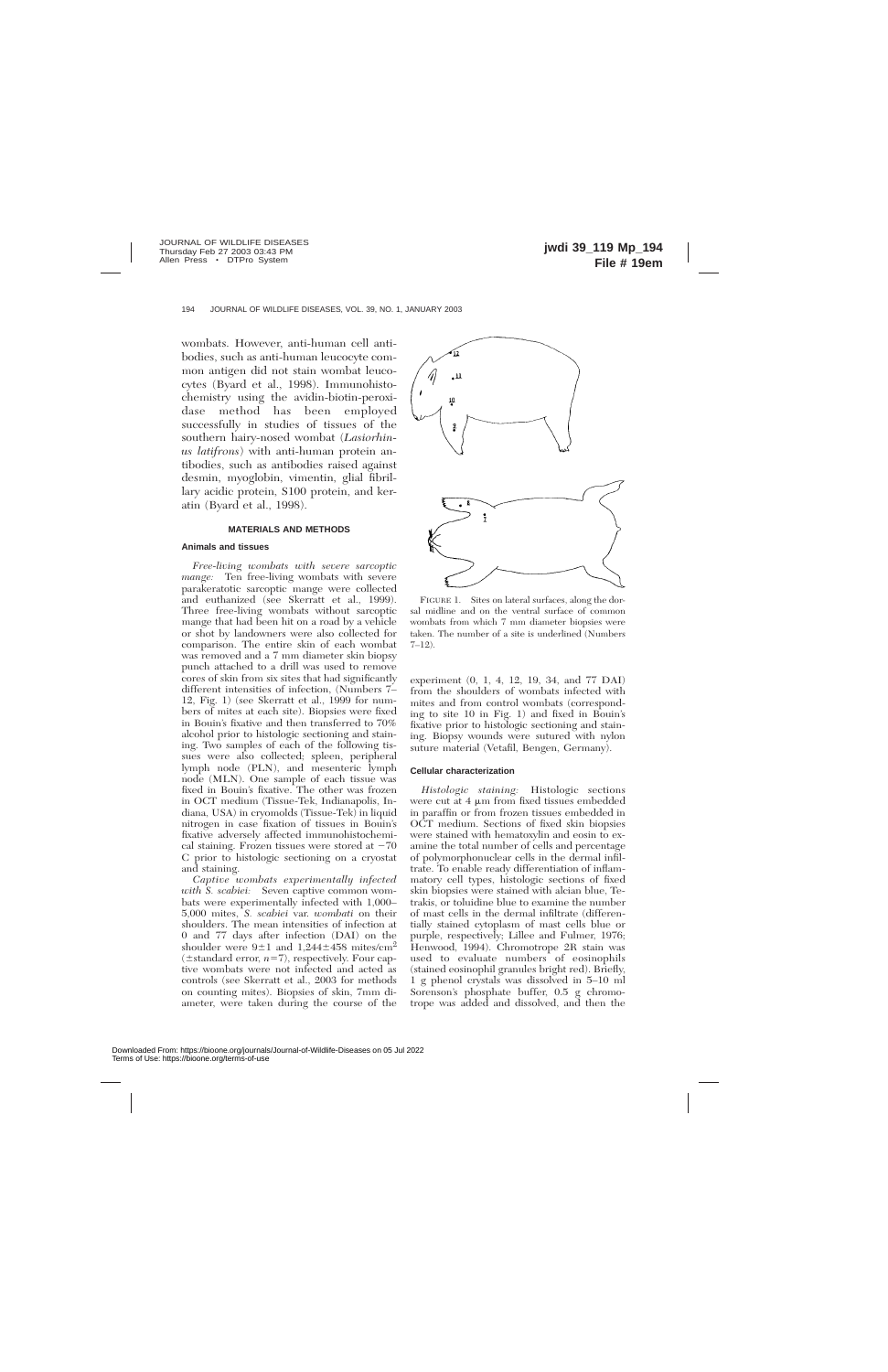remaining buffer was added and mixed. Histologic sections were stained in chromotrope solution for 20–30 min, rinsed in clean water for 2 min, and counterstained with methylene blue for 10–15 sec. Methyl green-pyronin stain was used to determine the number of plasma cells (stained RNA in plasma cells pink) (Sheehan and Hrapchak, 1980). Positive tissue controls for these stains were, respectively, a mast cell tumor in a dog, eosinophilic dermatitis in a horse, an eosinophilic granuloma in a cat, and plasmacytic enteritis and chronic dermatitis in a dog. The negative tissue control was blood from captive common wombats in which no cells were stained apart from the occasional eosinophil. To further differentiate inflammatory cell types, immunohistochemistry was used.

*Immunohistochemistry:* Tissue sections on glass slides were labelled and circumscribed with a diamond edged marker to demarcate the area to be used for immunohistochemistry and to localize reagents to the defined area. Histologic sections of paraffin embedded tissues on glass slides were then loaded into racks and paraffin removed by immersion in xylene. Sections were rehydrated gradually using graded alcohols and ''quenched'' for endogenous peroxidase activity with 0.3% hydrogen peroxide in phosphate buffered saline (PBS) for 10 min. Histologic sections of frozen tissues were fixed in acetone at 4 C and "quenched" for endogenous peroxidase activity with 0.3% hydrogen peroxide for 10 min. Fixed and frozen histologic sections were then incubated with normal sheep serum at a 1:20 dilution with PBS to block non-specific binding sites of primary antibodies. Excess sheep serum was drained from the slide prior to application of the primary antibody. A number of primary polyclonal or monoclonal antibodies, some of which have been shown to have interspecies reactivity, were tested initially to determine the most sensitive and specific for identification of cell types such as T and B cells (Table 1). Serial dilutions of these antibodies were used in order to determine the dilution that minimized background staining but differentially stained target cells (Table 1). Both the blocking agent and the primary antibody were applied with a 100 ml pipette until the entire tissue section was covered. The Dako Envision System (Dako, Carpinteria, California, USA) was then used to visualize cells to which primary antibodies had adhered (the cytoplasmic margins of immunopositive cells were brown). In the first step, sections were incubated with the secondary antibody conjugated to a peroxidase labelled polymer, in the second step conjugate binding was determined by application of 3,3'-diaminobenzidine (DAB) chromogen. Incubation times for

the blocking agent and the primary and secondary antibodies were either 30 or 60 min at 24 C and this was carried out at high humidity to prevent tissue sections from drying out. Tissue sections were washed twice in PBS for 5 min after primary and secondary antibody incubations. Rabbit immunoglobulin (Dako, Glostrup, Denmark) was used as a negative control. Sections were counterstained with hematoxylin in order to highlight the nuclei of cells.

#### **Cell counts**

Cells in the dermis immediately below the epidermal-dermal junction were counted with an ocular  $10\times10$  square grid, 0.023 mm<sup>2</sup>, at 4003 magnification using a compound microscope (Olympus, Tokyo, Japan). For each histologic section the number of stained cells and the total number of cells in a grid were counted. To increase the accuracy of the estimate of cellular density, if few stained cells were present, additional grids were counted until at least 10 stained cells had been counted in total. The thickness of the epidermis was also measured with the grid. Cells in areas of dermis directly below ulcerated epidermis were not counted.

#### **RESULTS**

#### **Dermal inflammatory response to S. scabiei**

Free-living wombats with severe sarcoptic mange exhibited a significant inflammatory cellular response in the upper dermis when compared with normal wombats (Table 2). Histopathologic changes in the skin were similar to those described by Skerratt (1998) for wombats with severe sarcoptic mange. There were significantly more neutrophils, eosinophils, T lymphocytes, mast cells, and total cells in the dermis of free-living wombats with severe sarcoptic mange compared with normal wombats (Table 2). A moderate percent  $(29.7\pm1.8\%)$  of the cells in the dermis were mast cells, T lymphocytes, eosinophils, and neutrophils with mast cells and T lymphocytes comprising  $14.2 \pm 1.2\%$  and  $9.5\pm0.9\%$ , respectively. Eosinophils and neutrophils were present at much lower percentages,  $3.2 \pm 0.8\%$  and  $2.8 \pm 0.6\%$ , respectively. Occasionally a plasma cell or B cell was present. The vast majority of cells in the response were not identified using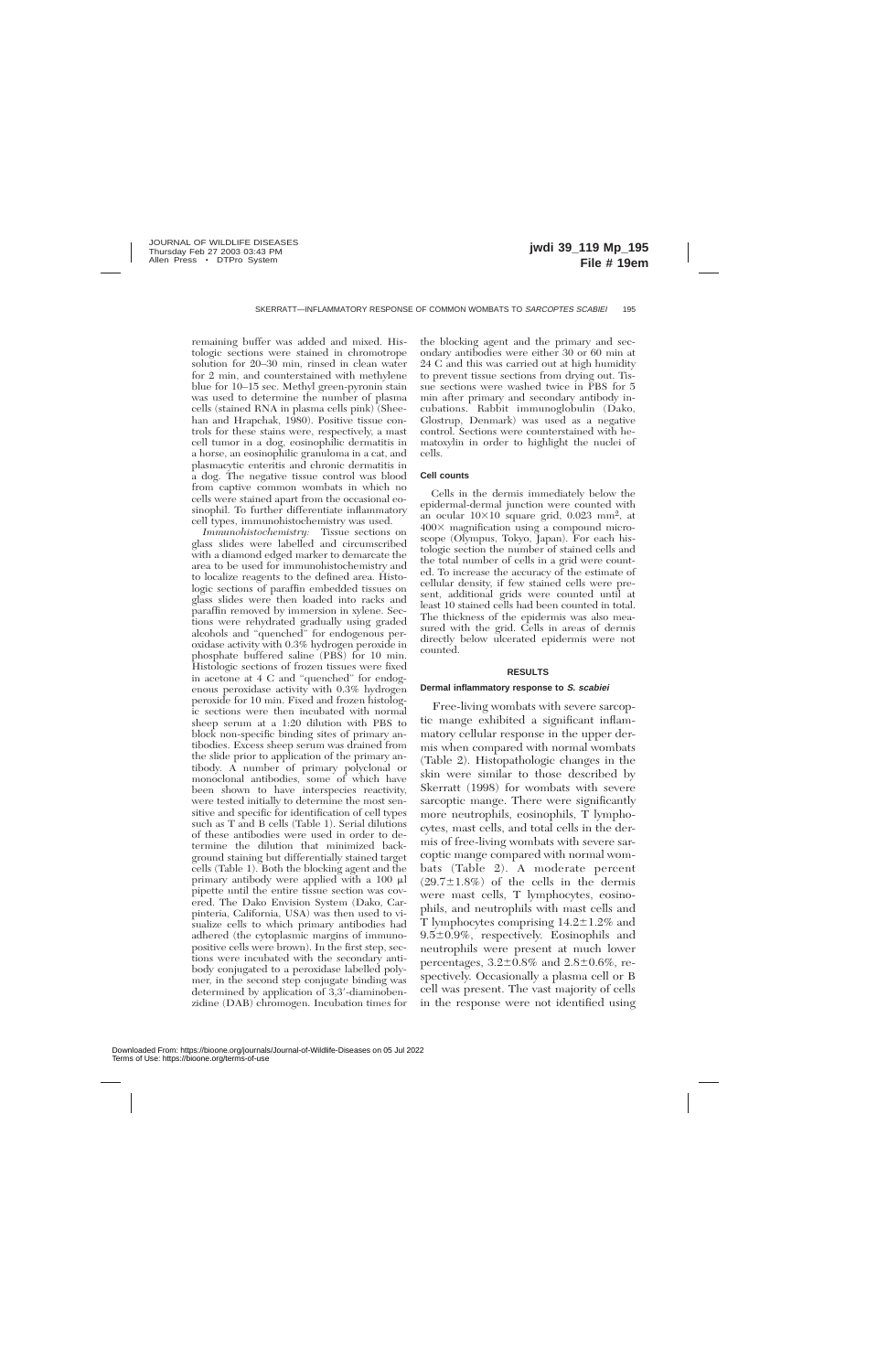| Antibody                                     | Specificity                                                                                                                                                                        | Dilutions <sup>a</sup>                            | Immuno-<br>positive<br>cells |
|----------------------------------------------|------------------------------------------------------------------------------------------------------------------------------------------------------------------------------------|---------------------------------------------------|------------------------------|
| Polyclonal                                   |                                                                                                                                                                                    |                                                   |                              |
| Rabbit anti-human T cell, CD3 <sup>b</sup>   | T lymphocytes. Reacts with intracytoplasmic domain of CD3 ep-                                                                                                                      | 1:10, 1:50, 1:100, 1:500, 1:<br>1,000             | $^{+}$                       |
| Rabbit anti-koala IgG <sup>c</sup>           | Plasma cells (Wilkinson et al., 1991).<br>silon chain (Mason et al., 1989).                                                                                                        | 1:1,000, 1:2,000, 1:5,000, 1:<br>10,000, 1:20,000 | $\mid$                       |
| Monotonal                                    |                                                                                                                                                                                    |                                                   |                              |
| Mouse anti-human B cell, CD79a <sup>b</sup>  | B lymphocytes and plasma cells. Reacts with intracytoplasmic C-<br>terminal part of mb-1 protein (Mason et al., 1992)                                                              | 1:10, 1:50, 1:100                                 |                              |
| Mouse anti-human B cell, CD79b <sup>d</sup>  | B lymphocytes. Reacts with intracytoplasmic part of B29 protein<br>(Mason et al., 1992).                                                                                           | 1:10, 1:50, 1:100                                 | $^+$                         |
| Mouse anti-human HLA-DP, DQ, DR <sup>d</sup> | Principally B lymphocytes, activated T lymphocytes and a variety<br>of other cells. Reacts with beta chain of products of gene sub-<br>regions DP, DQ and DR (Ghosh et al., 1984). | 1:10, 1:50, 1:100                                 | $^+$                         |
| Mouse anti-human T cell, CD3 <sup>d</sup>    | T lymphocytes. Reacts with intracytoplasmic domain of CD3 ep-<br>silon chain (Mason et al., 1989)                                                                                  | 1:10, 1:50, 1:100, 1:500                          | $^{+}$                       |
| Mouse anti-human T cell CD5 <sup>d</sup>     | Principally T lymphocytes and small proportion of tissue B lym-<br>phocytes (Kroese et al., 1992).                                                                                 | 1:10, 1:50, 1:100, 1:500                          | $\hspace{0.1mm} +$           |
| Mouse anti-human T cell, CD8 <sup>d</sup>    | T lymphocytes.                                                                                                                                                                     | 1:10, 1:50, 1:100                                 |                              |
| Mouse anti-human CD68 <sup>d</sup>           | Macrophages.                                                                                                                                                                       | 1:10, 1:50, 1:100                                 |                              |
| Mouse anti-human BCL-2 <sup>d</sup>          | Lymphocytes. Reacts with protein produced by BCL-2 gene.                                                                                                                           | 1:10, 1:50, 1:100                                 |                              |

Produced by Central Veterinary Laboratories, Department of Agriculture, Adelaide, South Australia, Australia.

ంద

Produced by LRF Immunodiagnostics Unit, Department of Clinical Biochemistry and Cellular Science, University of Oxford, Oxford, UK.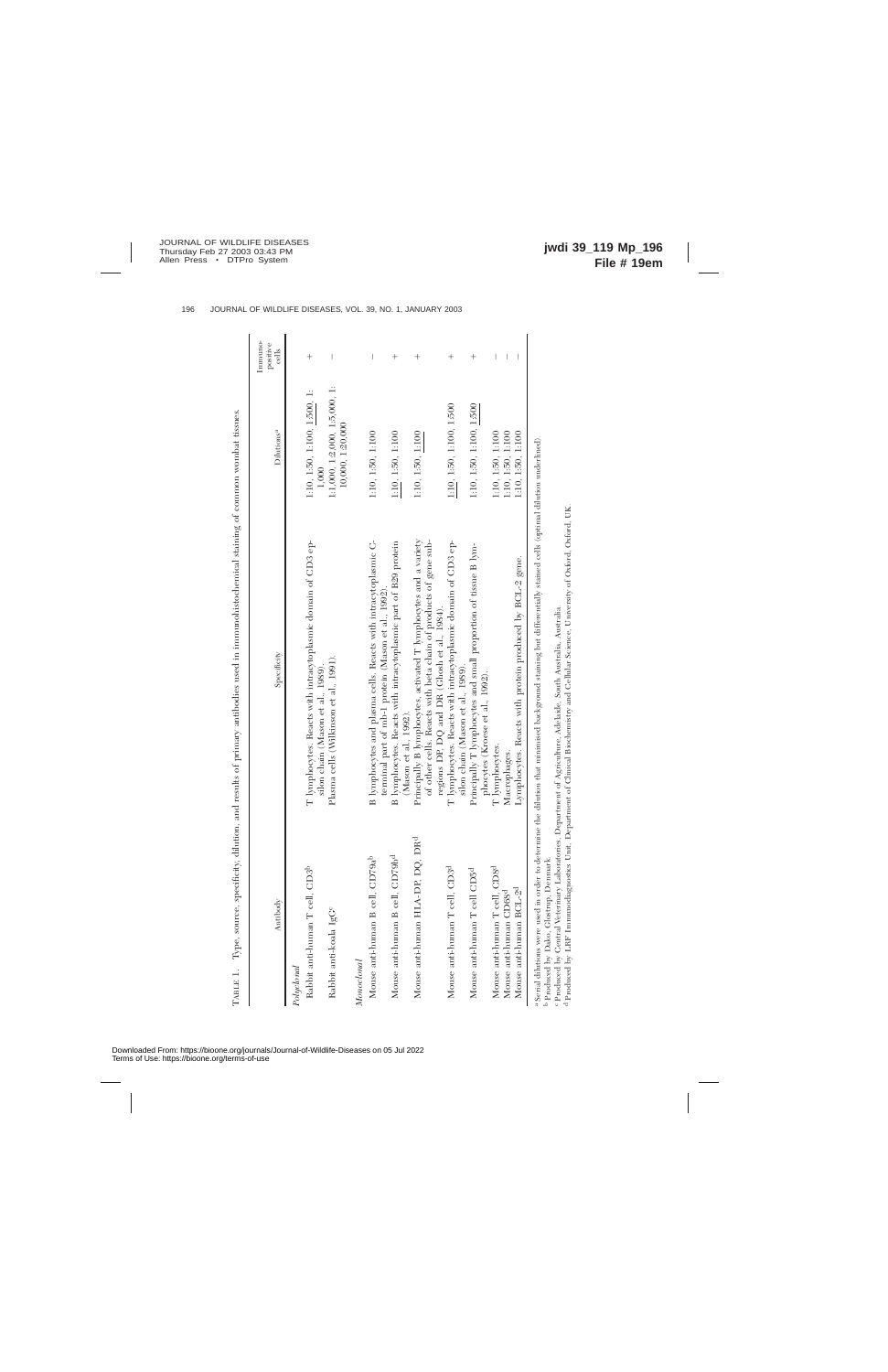TABLE 2. Mean numbers  $\pm$  standard errors of mites and types of cells in the upper dermis of naturally infected free-living common wombats with sarcoptic mange at sites Numbers 7–12 in Figure 1 compared with normal common wombats.

|                                 | Wombats           |                   |
|---------------------------------|-------------------|-------------------|
|                                 | Mangy<br>$(n=10)$ | Normal<br>$(n=3)$ |
| Mites $(\text{/}cm^2)$          | $1,540^a \pm 270$ |                   |
| Cells $(\text{/mm}^2)$          | $5,230^a \pm 270$ | $2,450 \pm 160$   |
| Neutrophils $(\text{/mm}^2)$    | $170^a \pm 43$    | 5±5               |
| Eosinophils (/mm <sup>2</sup> ) | $239^a \pm 65$    | $\mathbf{\Omega}$ |
| T cells $(\text{/mm}^2)$        | $604^a + 75$      | $291 \pm 69$      |
| Mast cells $(\text{/mm}^2)$     | $640a + 63$       | $338 \pm 28$      |

<sup>a</sup> Indicates significant difference (*P*<0.05, Student's *t*-test).

differential stains but appeared to be cells of connective tissue such as fibroblasts. There were significant correlations  $(P<0.05)$  between the number of mites in the epidermis and the total number of cells in the dermis  $(r=0.70, n=58)$ , the number of T lymphocytes  $(r=0.69, n=58)$ , and the number of eosinophils  $(r=0.55,$  $n = 58$ ).

Captive wombats experimentally infected with *S. scabiei* also developed a significant inflammatory cellular response in the dermis compared with control wombats 77 DAI (Table 3). There were significant increases in the number of T lymphocytes, plasma cells, and the total number of cells in the dermis of infected wombats compared with control wombats (Table 3). There was a significant increase in the number of mast cells in infected wombats but this change was not significant when compared with control wombats (Table 3). There was an increase in the number of neutrophils in infected wombats but this was not significant nor was the change significant when compared with the change in control wombats (Table 3). There was a slight increase in the number of eosinophils in infected wombats but it was not significant (Table 3). T lymphocytes, plasma cells, mast cells, and neutrophils did not start to increase within the dermis until 12 DAI whereas the epidermis began to increase in thickness immediately (Fig. 2).

|                                                                                                                                                     |                   | Infected $(n=7)$   |                       |                   | Controls $(n=4)$ |                               |
|-----------------------------------------------------------------------------------------------------------------------------------------------------|-------------------|--------------------|-----------------------|-------------------|------------------|-------------------------------|
| Cell type                                                                                                                                           | $\sum_{\alpha}$   | Day 77             | Change                | $_{\text{Dev}}$ 0 | Day 77           | Change                        |
| Neutrophils (/mm <sup>2</sup> )                                                                                                                     |                   | $742 + 439$        | $742 + 439$           |                   | $44 + 26$        | $44 + 26$                     |
|                                                                                                                                                     |                   | $6 + 6$            | $6 + 6$               |                   |                  |                               |
|                                                                                                                                                     | $120^{a} \pm 30$  | $.080^{a+251}$     | 960 <sup>b</sup> ±272 | $67 + 22$         | $56 + 33$        | $11^{b} = 28$                 |
| $\begin{array}{l} \mbox{Eosinophils}\ (\mbox{mm}^2)\\ \mbox{T}\ \mbox{Lymphocytes}\ (\mbox{mm}^2)\\ \mbox{Mast cells}\ (\mbox{mm}^2)\\ \end{array}$ | $216^a \pm 23$    | $502^{a} \pm 95$   | $286 \pm 109$         | $322 + 80$        | $356 \pm 101$    |                               |
|                                                                                                                                                     |                   | $400^a \pm 50$     | $400b + 50$           |                   |                  | $34 \pm 84$<br>0 <sup>b</sup> |
| $\mbox{Total cells}~(\mbox{/mm}^2)$                                                                                                                 | $1,619^a \pm 127$ | $1,149a \pm 1,660$ | $5,530^{b} \pm 1,660$ | $2,122 \pm 109$   | 2,333±645        | $211^{b} \pm 631$             |
| Thickness of epidermis (µm)                                                                                                                         | $34^{a} \pm 3$    | $321^{a} \pm 53$   | $287^{b} \pm 53$      | $26 - 4$          | $25 - 4$         | $2^{b+2}$                     |

TABLE 3. Numbers of various cell types per mm2 in the upper dermis and thickness of the epidermis (mm) in common wombats experimentally infected with

 $\dot{\infty}$ TABLE

Numbers of various cell types per mm<sup>2</sup> in the upper dermis and thickness of the epidermis ( $\mu$ m) in common wombats experimentally infected with

a,b Numbers sharing a superscript letter in the same row were significantly different (*P*,0.05). Ab Numbers sharing a superscript letter in the same row were significantly different (P<0.05)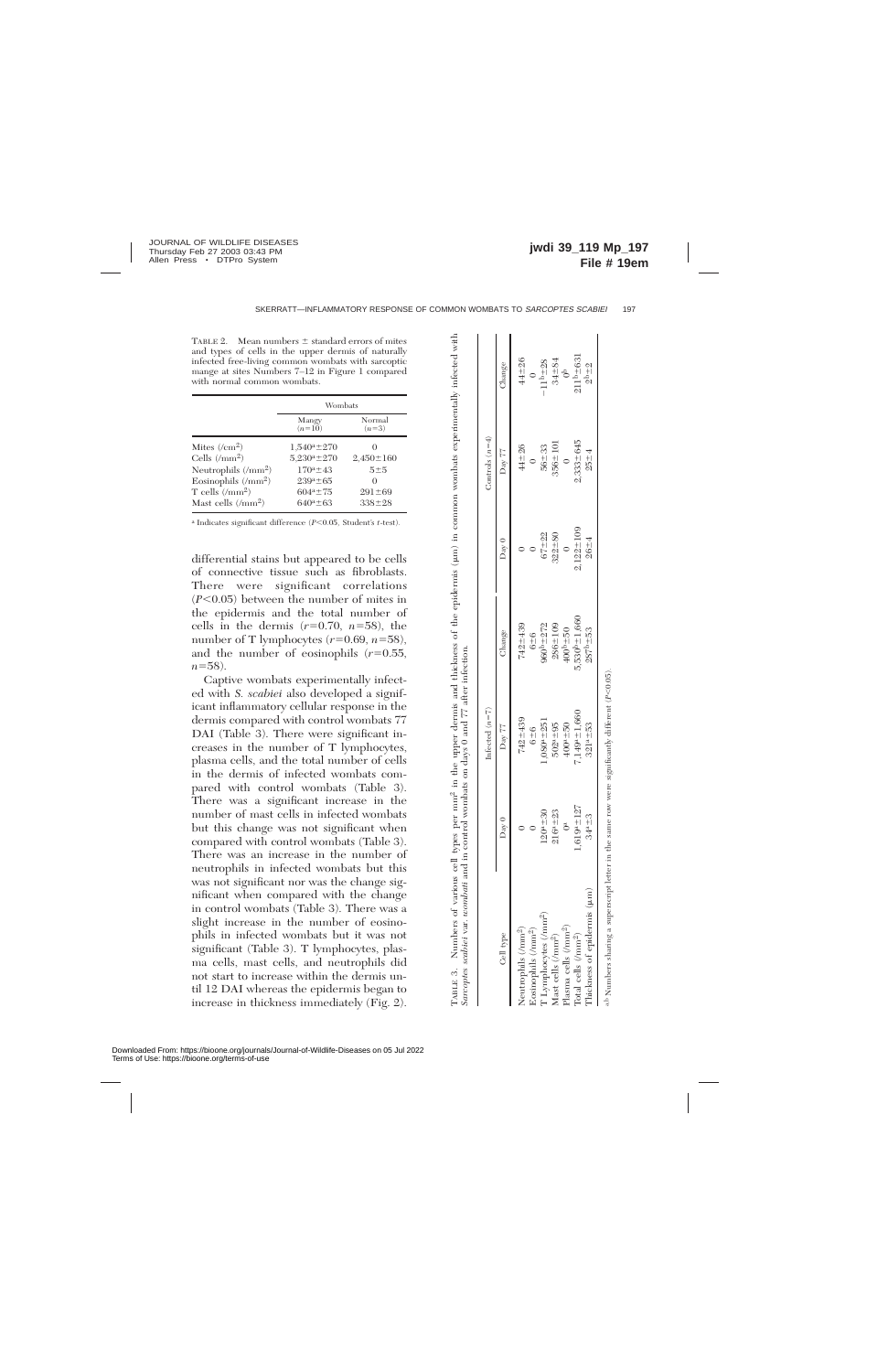

FIGURE 2. Change in epidermal thickness  $(\mu m)$ with time in common wombats  $(n=7)$  experimentally infected with 1,000 to 5,000 *Sarcoptes scabiei* var. *wombati.* Epidermal thickness did not change in control wombats (Table 3). Error bars show 95% confidence interval of means.

Almost half  $(44.5\pm2.0\%)$  of the dermal cellular response in captive wombats 77 DAI were T lymphocytes  $(18.9 \pm 2.2\%)$ , mast cells  $(9.9 \pm 1.9\%)$ , plasma cells  $(8.9 \pm 1.3\%)$ , and neutrophils  $(6.8 \pm 2.7\%)$ . Eosinophils were absent. The majority of cells were not identified using differential stains but they were probably connective tissue cells.

#### **Immunohistochemistry**

Assuming that the anatomical distribution of lymphocytes in lymphoid tissue in wombats is typical of other marsupials, then excellent consistent differential staining of T lymphocytes occurred in histologic sections of fixed spleen, PLN, MLN, and skin with polyclonal antibodies anti-CD3 up to 1:1,000 dilution and monoclonal antibodies anti-CD5 up to 1:500 dilution (Table 1). Monoclonal anti-CD3 also differentially stained T lymphocytes but less strongly and consistently at a 1:100 dilution. Consistent differential staining of B lymphocytes occurred with the monoclonal antibody anti-CD79b at a 1:10 dilution whereas poor differential staining of B lymphocytes occurred with the monoclonal antibody anti-HLA at a 1:10 dilution.

Monoclonal anti-CD79b at a 1:25 dilution faintly stained cells in skin that had the appearance of macrophages or mast cells rather than B cells. Monoclonal antibodies anti-CD79a, anti-CD8, anti-CD68, and anti-BCL-2 and polyclonal anti-koala IgG did not differentially stain any cells in histologic sections of fixed spleen, PLN, MLN, and skin. The antibodies were also tested on histologic sections of frozen tissues. Polyclonal anti-CD3 stained T lymphocytes but less strongly than in fixed tissues; monoclonal anti-HLA differentially stained B lymphocytes at a 1:100 dilution but the remainder of the monoclonal antibodies anti-CD5, anti-CD79a, anti-CD79b, anti-CD8, anti-CD68, and anti-BCL-2 and polyclonal antibodies anti-koala IgG did not differentially stain cells. Rabbit immunoglobulin did not stain cells in fixed or frozen histologic sections of spleen, PLN, MLN, and skin. There was some background staining of connective tissues noted in most tissue sections but this did not affect the interpretation of staining of cells.

Based on sensitivity and specificity of the polyclonal antibodies, anti-CD3 was used to stain T lymphocytes in the dermis of wombats with sarcoptic mange with rabbit immunoglobulin as a negative control. Monoclonal anti-CD79b was used to stain B lymphocytes in the dermis of wombats with sarcoptic mange with monoclonal anti-CD79a as a negative control.

#### **DISCUSSION**

The cellular immune response in the dermis of wombats exhibited typical aspects of an immune response to *S. scabiei* (Davis and Moon, 1990a). There was an induction phase for wombats experimentally infected with *S. scabiei* represented by the absence of a dermal inflammatory infiltrate for at least 12 DAI. In contrast, as in rabbits (Arlian et al., 1994), the epidermis started to thicken the day after mites burrowed into it suggesting that the burrowing of mites is responsible for epidermal stimulation and increased produc-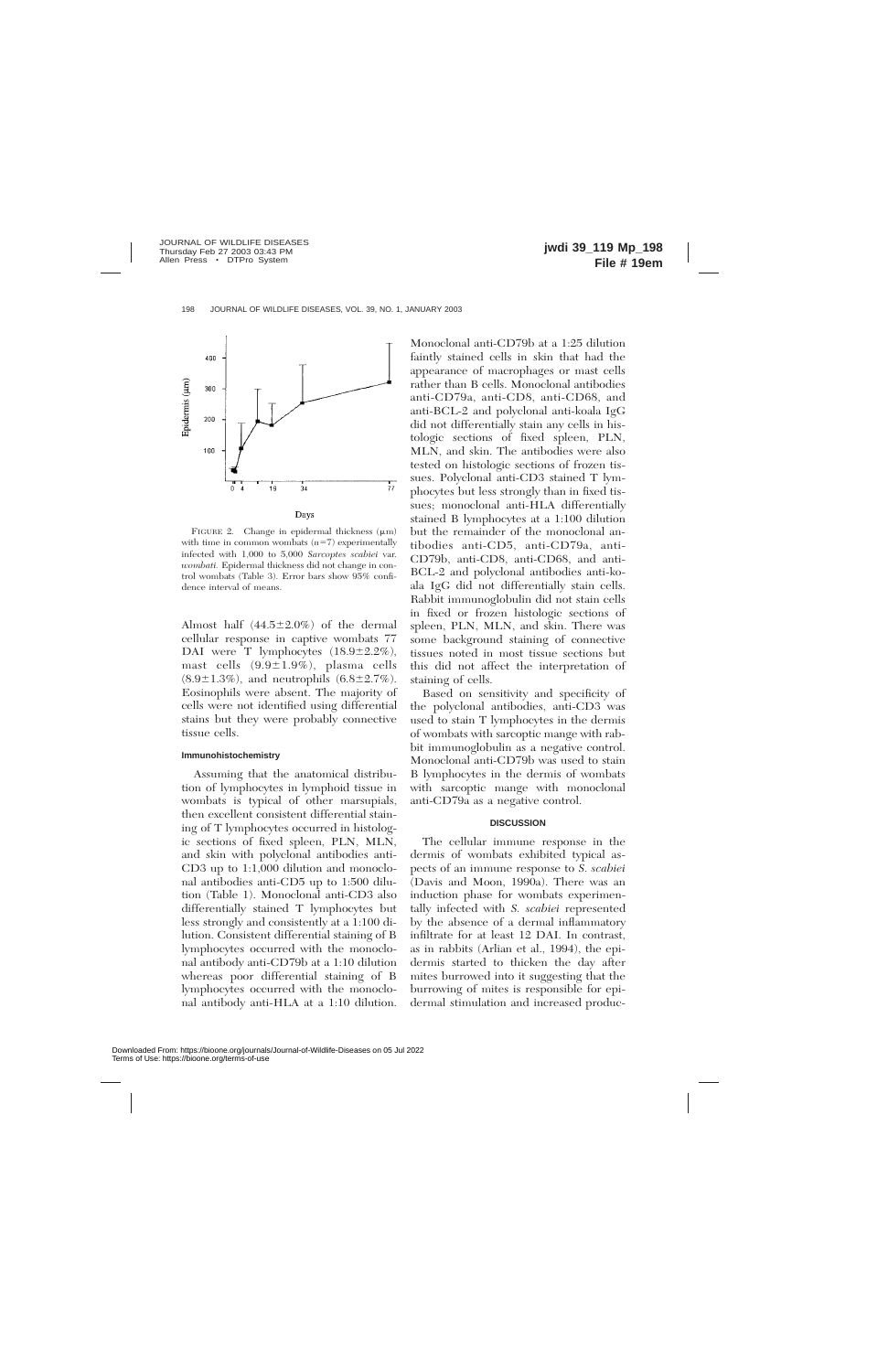tion of keratinocytes. T lymphocytes were present as a relatively large proportion of the dermal inflammatory response in both free-living wombats with severe sarcoptic mange and wombats experimentally infected with *S. scabiei.* They are a consistent feature of the dermal inflammatory response to *S. scabiei* and generally reflect the development of a type IV hypersensitivity reaction (Arlian, 1996). The numbers of T lymphocytes in the dermis of wombats were correlated with the intensity of mites, suggesting that T lymphocytes responded to the numbers of mites or products of mites. Similarly, densities of lymphocytes were greater in older versus younger lesions in humans with scabies (Falk and Matre, 1982).

Mast cells were also present in relatively large numbers in wombats and have been reported to migrate to the dermis in pigs with crusted sarcoptic mange (Sheahan, 1975). In experimentally infected wombats, this may represent the beginning of a type I hypersensitivity response, although eosinophils, another feature of type I hypersensitivity (Tizard, 2000), were not present. However, in free-living wombats with chronic sarcoptic mange, eosinophils and mast cells were present in the dermal inflammatory response. Development of type I hypersensitivity generally followed that of type IV hypersensitivity in other animals infected with *S. scabiei* (Davis and Moon, 1990a). In free-living wombats, numbers of eosinophils in the dermis were correlated with densities of mites suggesting that lesional recruitment of eosinophils is influenced by mites or their products.

Neutrophils were present in the dermal inflammatory response of free-living wombats with sarcoptic mange and wombats experimentally infected with *S. scabiei.* However, increase in numbers of neutrophils in experimentally infected wombats was not significant compared with control wombats due to a relatively slight neutrophilic response to earlier skin biopsies in control wombats. There was also extensive variation in the number of neutrophils present in the dermis among wombats infected with *S. scabiei.* This may because there are other factors besides the presence of mites that determine the magnitude of the neutrophilic response such as the exposure of the dermis to bacteria due to excoriation (Skerratt, 1998) or tissue injury from self trauma. In support of this is the fact that in free-living wombats numbers of neutrophils were not correlated with the intensity of mite infection. Neutrophils constitute a greater proportion of the inflammatory response in secondary infections of *S. scabiei,* also suggesting that there are factors other than the number of mites that control the neutrophilic response (Arlian, 1996). Arlian (1996) suggested that the oxidative burst of neutrophils is important in eliminating mites.

Plasma cells were present in experimentally infected wombats. However, neither plasma cells nor B lymphocytes were detected in free-living wombats with severe sarcoptic mange. This may represent the development of some tolerance to infection with *S. scabiei* in free-living wombats and a reduction in the humoral immune response (Davis and Moon, 1990a; Tizard, 2000). Desensitisation is the last in the sequence of phases that develop during the immune response to arthropod antigens of which exhaustion or suppression of antibody-producing cells is a feature (Davis and Moon, 1990a).

Comparison between intensities of the cellular infiltrates in different host species can not be made unless the extent of exposure of the hosts to mites is known. Therefore, studies should quantify the density of mites and duration of infection in the host to determine the extent of exposure (Davis and Moon, 1990b). Differences between varieties of *S. scabiei* in the type of immune response that they elicit must also be considered (Arlian et al., 1996b).

In summary, the immune response of wombats experimentally infected with *S. scabiei* is dominated by T lymphocytes,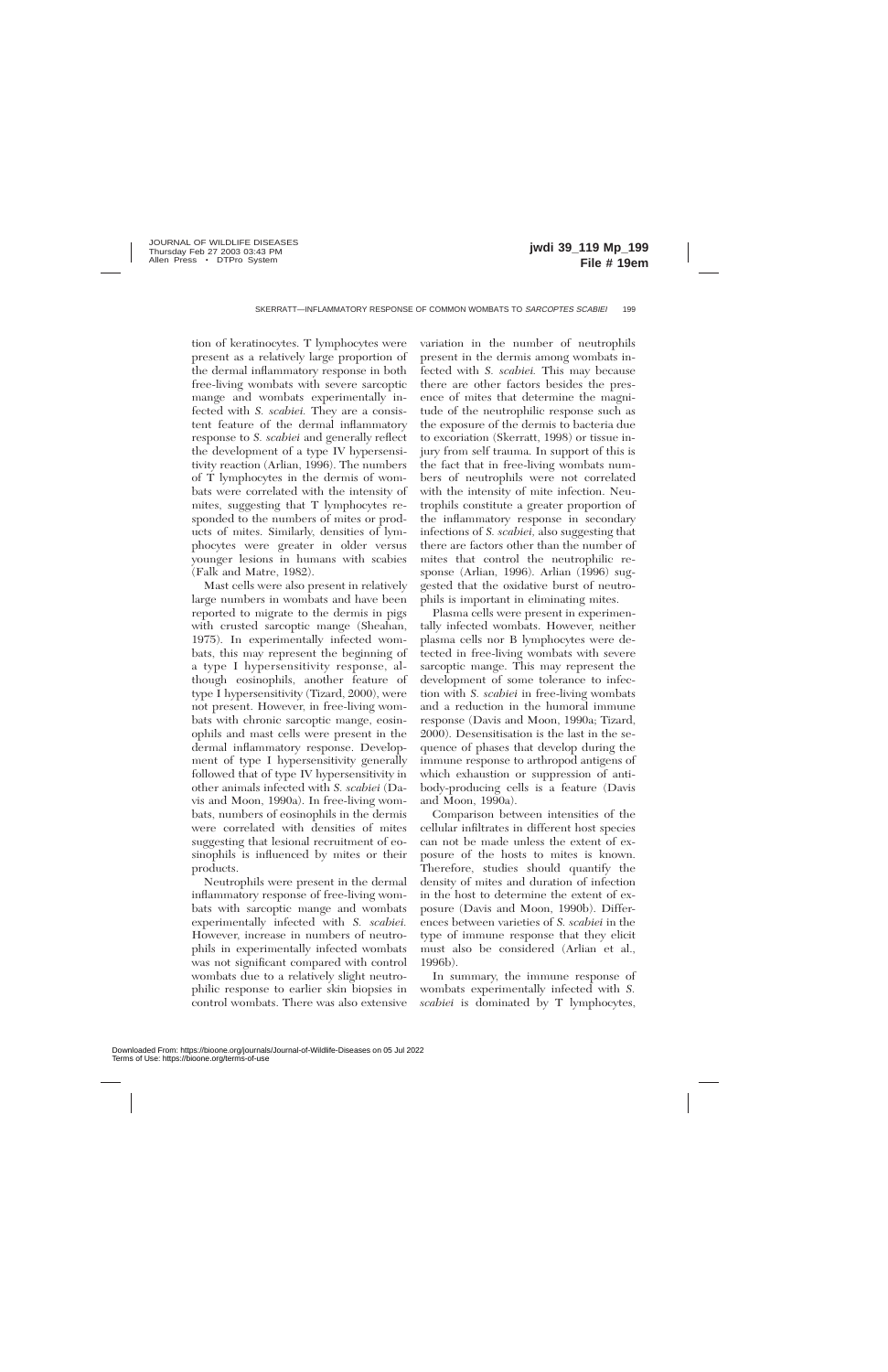plasma cells, mast cells, and neutrophils and appears to be similar to that reported for dogs (Arlian et al., 1996a, 1997). This is a significant finding since resistance to secondary infections of *S. scabiei* has been identified in dogs and suggests that vaccination with an appropriate antigen from *S. scabiei* may provide some protection against infection with *S. scabiei* (Arlian et al., 1996a). The immune response of wombats is different to the immediate hypersensitivity response that occurs initially in foxes (Little et al., 1998). Pigs and rabbits also differ in their inflammatory infiltrate in the dermis in that eosinophils are initially present in pigs whereas T lymphocytes are absent in rabbits (Davis and Moon, 1990a; Arlian et al., 1994). The immune response of free-living wombats with severe sarcoptic mange is typical of an immune system that has become desensitised to infection with *S. scabiei* (Davis and Moon, 1990a). However, desensitisation may also occur, even though aspects of a hypersensitivity response are present (Davis and Moon, 1990a). It appears that once parakeratotic scale has built up sufficiently to prevent mites being removed by scratching the immune response is less effective at limiting the number of mites. The number of mites then increases dramatically and provides the immune system with a vast amount of antigen that probably results in desensitisation.

Immunohistochemical staining of tissues of the common wombat is similar to that of the koala, its closest relative, and other marsupials, the ringtail possum and the tammar wallaby, with monoclonal antibodies anti-CD5, anti-CD3, and anti-CD79b differentially staining cells (Hemsley et al., 1995). Similarly, the monoclonal antibody anti-CD79a did not stain cells and the polyclonal antibody anti-CD3 stained cells more strongly than monoclonal anti-CD3 (Hemsley et al., 1995). However, anti-koala IgG antibodies did not differentially stain wombat plasma cells although they stained plasma cells from koala, brushtail and ringtail possums, and tammar wallabies. Although it is possible that there was some false negative and positive staining, these results support the conclusion that intracytoplasmic regions of some receptors are highly conserved among species (Jones et al., 1993; Wilkinson et al., 1995). Antibodies raised against external receptors such as anti-koala IgG and anti-human HLA were less cross-reactive. Similarly, anti-human leucocyte common antigen did not stain lymphocytes of the southern hairy-nosed wombat (Byard et al., 1998). Fixation compared with freezing of tissues resulted in better staining of intracytoplasmic but not extracellular regions of leucocyte receptors.

### **ACKNOWLEDGMENTS**

J. Wilson is especially thanked for histologic sectioning and staining of tissues. D. Middleton is thanked for supervision of this study and, along with I. Beveridge, comments on the manuscript. Two anonymous referees and an assistant editor are thanked for their comments on the manuscript. The Holsworth Wildlife Research Fund funded this research and Dr. Holsworth is thanked for his support. L. Skerratt was supported by an Australian postgraduate scholarship. This research was conducted with approval from the Veterinary Science Animal Experimentation Ethics Sub-Committee, register number 97082 and permits from the Department of Natural Resources and Environment, permit numbers 10000433, 10000434, 10000936 and RP-97-138. Antibodies for immunohistochemistry were generously donated by R. Wilkinson from the Central Veterinary Laboratories, Department of Agriculture, Adelaide, Australia and the LRF Immunodiagnostics Unit, Department of Clinical Biochemistry and Cellular Science, University of Oxford, United Kingdom and were imported with the permission of the Australian Quarantine and Inspection Service, permit number 199905742.

## **LITERATURE CITED**

- ACKERMAN, A. B. 1985. Histopathology of human scabies. *In* Cutaneous infestations and insect bites, M. Orkin and H. I. Maibach (eds.). Marcel Dekker, New York, New York, pp. 85–93.
- ARLIAN, L. G. 1996. Immunology of scabies. *In* The immunology of host ectoparasitic arthropod relationships, S. K. Wikel (ed.). CAB International, Wallingford, UK, pp. 232–258.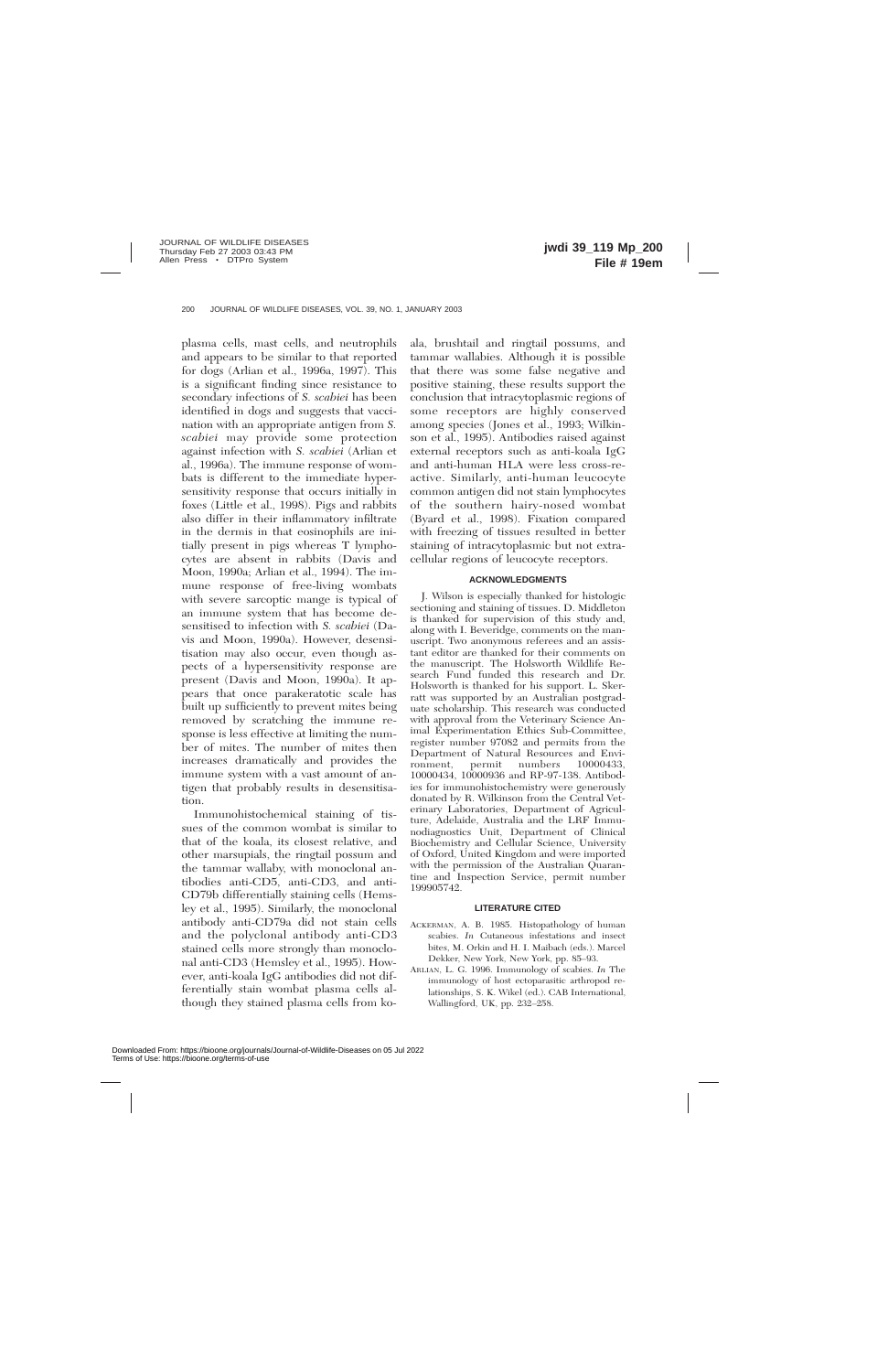, C. M. RAPP, D. L. VYSZENSKI-MOHER, AND M. S. MORGAN. 1994. *Sarcoptes scabiei*: Histopathological changes associated with acquisition and expression of host immunity to scabies. Experimental Parasitology 78: 51–63.

, M. S. MORGAN, C. M. RAPP, AND D. L. VY-SZENSKI MOHER. 1996a. The development of protective immunity in canine scabies. Veterinary Parasitology 62: 133–142.

, ——, AND J. J. ARENDS. 1996b. Immunologic cross-reactivity among various strains of *Sarcoptes scabiei.* Journal of Parasitology 82: 66–72.

- , C. M. RAPP, B. L. STEMMER, M. S. MORGAN, AND P. F. MOORE. 1997. Characterization of lymphocyte subsets in scabietic skin lesions of naive and sensitized dogs. Veterinary Parasitology 68: 347–358.
- BYARD, R. W., M. CARLI, AND A. MOORE. 1998. An immunohistochemical study of the southern hairy-nosed wombat *Lasiorhinus latifrons. In* Wombats, R. T. Wells and P. A. Pridmore (eds.). Surrey Beatty & Sons, Chipping Norton, New South Wales, Australia, pp. 42–47.
- CROIX, D. A., N. K. SAMPLES, J. L. VANDEBERG, AND W. H. STONE. 1989. Immune response of a marsupial (*Monodelphis domestica*) to sheep red blood cells. Developmental and Comparative Immunology 13: 73–78.
- DAVIS, D. P., AND R. D. MOON. 1990a. Dynamics of swine mange: A critical review of the literature. Journal of Medical Entomology 27: 727–737.

-, AND . 1990b. Density of itch mite, *Sarcoptes scabiei* (Acari: Sarcoptidae) and temporal development of cutaneous hypersensitivity in swine mange. Veterinary Parasitology 85: 285– 293.

- FALK, E. S., AND R. MATRE. 1982. *In situ* characterization of cell infiltrates in the dermis of human scabies. American Journal of Dermatopathology 4: 9–15.
- GHOSH, A. K., K. C. GATTER, AND D. Y. MASON. 1984. Immunocytochemical characterization of monoclonal anti-HLA-DR antibodies. *In* Disease markers, C. M. Steel (ed.). John Wiley & Sons, Sussex, UK, pp. 223–233.
- HEMSLEY, S. W., P. J. CANFIELD, AND A. J. HUSBAND. 1995. Immunological staining of lymphoid tissue in four Australian marsupial species using crossreactive antibodies. Immunology and Cell Biology 73: 321–325.
- HENWOOD, A. 1994. An improved alcian blue for the demonstration of mast cells. Technical Bulletin for Histotechnology (Bayer) May: 2.
- JOHNSON, A. M., H. ROBERTS, P. STATHAM, AND B. L. MUNDAY. 1989. Serodiagnosis of acute toxoplasmosis in macropods. Veterinary Parasitology 34: 25–33.
- JONES, M., J. L. CORDELL, A. D. BEYERS, A. G. D. TSE, AND D. Y. MASON. 1993. Detection of T and B cells in many animal species using cross-

reactive anti-peptide antibodies. The Journal of Immunology 150: 5429–5435.

- KROESE, F. G. M., W. A. M. AMMERLAAN, AND G. J. DEENEN. 1992. CD5 B cells in development and disease. Annals of the New York Academy of Science 651: 44–58.
- LILLEE, R. D., AND H. M. FULMER. 1976. Histopathologic technique and practical histochemistry, 4th Edition. McGraw Hill, New York, New York, 672 pp.
- LITTLE, S. E., W. R. DAVIDSON, P. M. RAKICH, T. L. NIXON, D. I. BOUNOUS, AND V. F. NETTLES. 1998. Responses of red foxes to first and second infection with *Sarcoptes scabiei.* Journal of Wildlife Diseases 34: 600–611.
- MASON, D. Y., J. CORDELL, M. BROWN, G. PALLESEN, E. RALFFIKIVER, J. ROTHBAND, M. CRUMPTON, AND K. C. GATTER. 1989. Detection of T cells in paraffin wax embedded tissue using antibodies against a peptide sequence from the CD3 antigen. Journal of Clinical Pathology 42: 1194–1200.
- , C. J. M. VAN NOESEL, J. L. CORDELL, W. M. COMANS-BITTER, K. J. MICKLEM, A. G. D. TSE, R. A. W. VAN LIER, J. J. M. VAN DONGEN, AND J. BORST. 1992. The B29 and mb-1 polypeptides are differentially expressed during human B cell differentiation. European Journal of Immunology 22: 2753–2756.
- MORSY, G. H., AND S. M. GAAFAR. 1989. Responses of immunoglobulin-secreting cells in the skin of pigs during *Sarcoptes scabiei* infestation. Veterinary Parasitology 33: 165–175.
- RODE, B., S. V. BAVDEK, G. LACKOVIC, G. FAZARINC, AND A. BIDOVEC. 1998. Immunohistochemical study of normal and mange (*S. scabiei* var. *rupicaprae*) infested chamois (*Rupicapra rupicapra*) skin. Anatomia Histologia Embryologia 27: 187– 192.
- SHEAHAN, B. J. 1975. Pathology of *Sarcoptes scabiei* infection in pigs. I. Naturally occurring and experimentally induced lesions. Journal of Comparative Pathology 85: 87–95.
- SHEEHAN, D. C., AND HRAPCHAK, B. B. 1980. Theory and practice of histotechnology. 2nd Edition. C. V. Mosby, St. Louis, Missouri, pp. 150–151.
- SKERRATT, L. F. 1998. Diseases and parasites of the common wombat *Vombatus ursinus* in the Healesville area of Victoria. *In* Wombats, R. T. Wells and P. A. Pridmore (eds.). Surrey Beatty & Sons, Chipping Norton, New South Wales, Australia, pp. 317–328.
- , J. PHELAN, R. MCFARLANE, AND R. SPEARE. 1997. Serodiagnosis of toxoplasmosis in a common wombat. Journal of Wildlife Diseases 33: 346–351.
- , D. MIDDLETON, AND I. BEVERIDGE. 1999. Distribution of life cycle stages of *Sarcoptes scabiei* var *wombati* and effects of severe mange on common wombats in Victoria. Journal of Wildlife Diseases 35: 633–646.